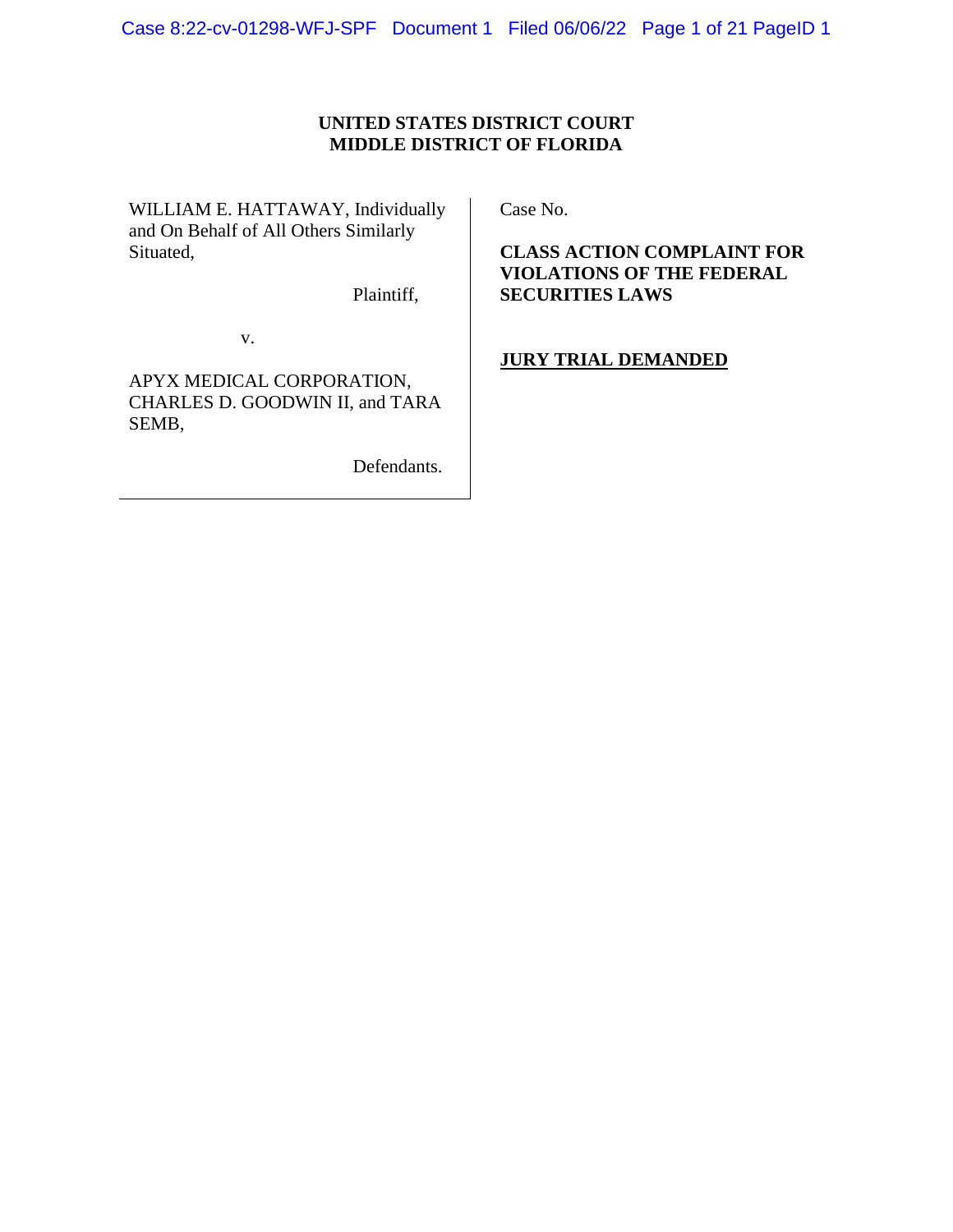Plaintiff William E. Hattaway ("Plaintiff"), individually and on behalf of all others similarly situated, by and through his attorneys, alleges the following upon information and belief, except as to those allegations concerning Plaintiff, which are alleged upon personal knowledge. Plaintiff's information and belief is based upon, among other things, his counsel's investigation, which includes without limitation: (a) review and analysis of regulatory filings made by Apyx Medical Corporation ("Apyx" or the "Company") with the United States ("U.S.") Securities and Exchange Commission ("SEC"); (b) review and analysis of press releases and media reports issued by and disseminated by Apyx; and (c) review of other publicly available information concerning Apyx.

#### **NATURE OF THE ACTION AND OVERVIEW**

1. This is a class action on behalf of persons and entities that purchased or otherwise acquired Apyx securities between May 12, 2021 and March 11, 2022, inclusive (the "Class Period"). Plaintiff pursues claims against the Defendants under the Securities Exchange Act of 1934 (the "Exchange Act").

2. Apyx claims to be an advanced energy technology company with products in the cosmetic and surgical markets. Nearly 80% of its revenue is derived from the Advanced Energy segment, which consists of the Company's helium plasma technology that is marketed and sold as Renuvion (in the cosmetic surgery market) and J-Plasma (in the hospital surgical market).

3. On March 14, 2022, Apyx disclosed that the U.S. Food and Drug Administration ("FDA") would be posting a Medical Device Safety Communication ("MDSC") related to the Company's Advanced Energy Products. The Company further disclosed that "[b]ased on our initial interactions with the FDA, we believe the Agency's MDSC will pertain to the use of our Advanced Energy products outside of their FDA-cleared indication for general use in cutting, coagulation, and ablation of soft tissue during open and laparoscopic surgical procedures."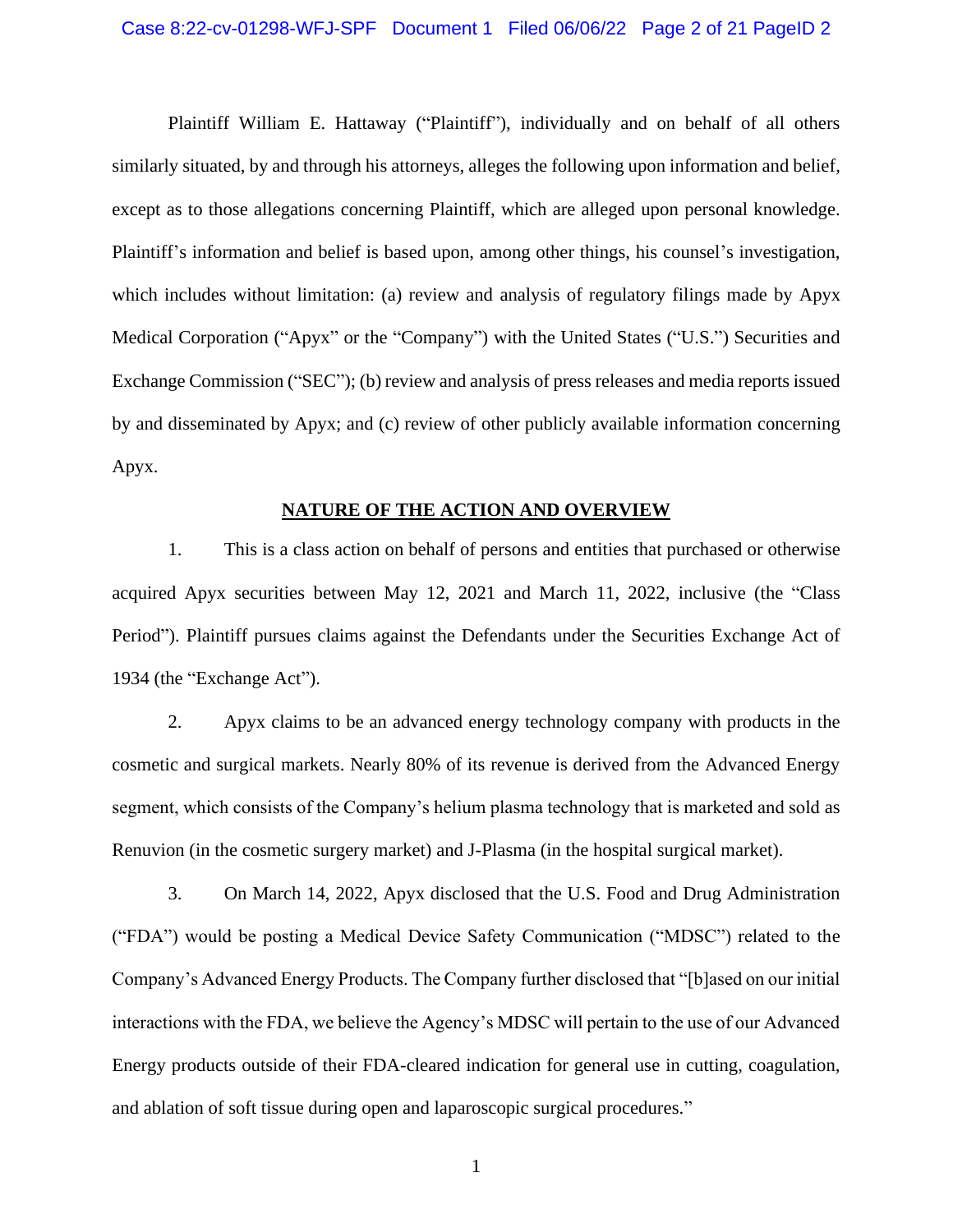#### Case 8:22-cv-01298-WFJ-SPF Document 1 Filed 06/06/22 Page 3 of 21 PageID 3

4. On this news, the Company's stock fell \$4.02, or 40.6%, to close at \$5.88 per share on March 14, 2022, on unusually heavy trading volume.

5. Throughout the Class Period, Defendants made materially false and/or misleading statements, as well as failed to disclose material adverse facts about the Company's business, operations, and prospects. Specifically, Defendants failed to disclose to investors: (1) that a significant number of Apyx's Advanced Energy products were used for off-label indications; (2) that such off-label uses led to an increase in the number of medical device reports filed by Apyx reporting serious adverse events; (3) that, as a result, the Company was reasonably likely to incur regulatory scrutiny; (4) that, as a result of the foregoing, the Company's financial results would be adversely impacted; and (5) that, as a result of the foregoing, Defendants' positive statements about the Company's business, operations, and prospects were materially misleading and/or lacked a reasonable basis.

6. As a result of Defendants' wrongful acts and omissions, and the precipitous decline in the market value of the Company's securities, Plaintiff and other Class members have suffered significant losses and damages.

#### **JURISDICTION AND VENUE**

7. The claims asserted herein arise under Sections 10(b) and 20(a) of the Exchange Act (15 U.S.C. §§ 78j(b) and 78t(a)) and Rule 10b-5 promulgated thereunder by the SEC (17 C.F.R. § 240.10b-5).

8. This Court has jurisdiction over the subject matter of this action pursuant to 28 U.S.C. § 1331 and Section 27 of the Exchange Act (15 U.S.C. § 78aa).

9. Venue is proper in this Judicial District pursuant to 28 U.S.C. § 1391(b) and Section 27 of the Exchange Act (15 U.S.C. § 78aa(c)). Substantial acts in furtherance of the alleged fraud or the effects of the fraud have occurred in this Judicial District. Many of the acts charged herein,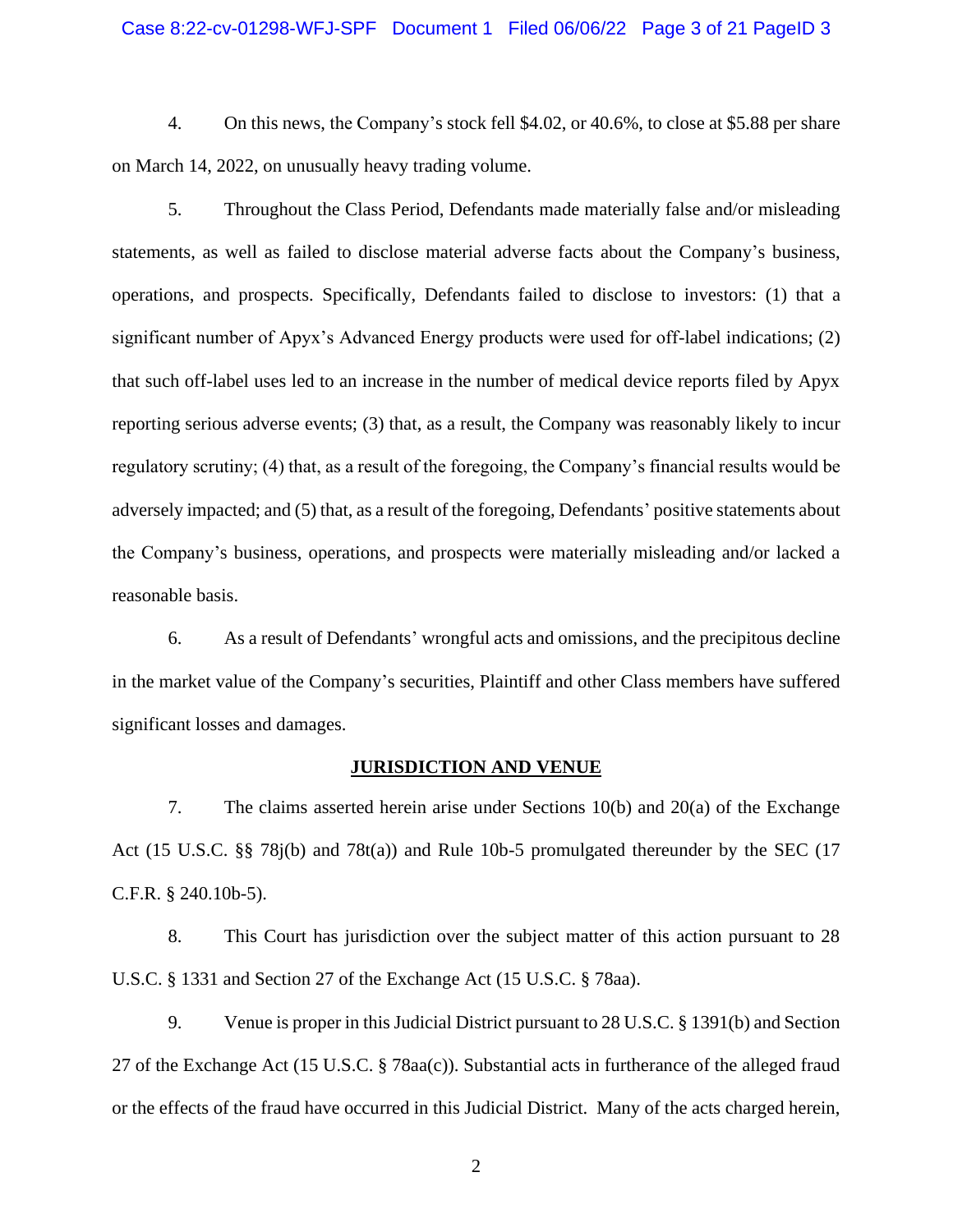#### Case 8:22-cv-01298-WFJ-SPF Document 1 Filed 06/06/22 Page 4 of 21 PageID 4

including the dissemination of materially false and/or misleading information, occurred in substantial part in this Judicial District. In addition, the Company's principal executive offices are in this District.

10. In connection with the acts, transactions, and conduct alleged herein, Defendants directly and indirectly used the means and instrumentalities of interstate commerce, including the United States mail, interstate telephone communications, and the facilities of a national securities exchange.

#### **PARTIES**

11. Plaintiff William E. Hattaway, as set forth in the accompanying certification, incorporated by reference herein, purchased Apyx securities during the Class Period, and suffered damages as a result of the federal securities law violations and false and/or misleading statements and/or material omissions alleged herein.

12. Defendant Apyx is incorporated under the laws of Delaware with its principal executive offices located in Clearwater, Florida. Apyx's common stock trades on the NASDAQ exchange under the symbol "APYX."

13. Defendant Charles D. Goodwin II ("Goodwin") was Apyx's Chief Executive Officer ("CEO") at all relevant times.

14. Defendant Tara Semb ("Semb") was Apyx's Chief Financial Officer ("CFO") at all relevant times.

15. Defendants Goodwin and Semb (collectively the "Individual Defendants"), because of their positions with the Company, possessed the power and authority to control the contents of the Company's reports to the SEC, press releases and presentations to securities analysts, money and portfolio managers and institutional investors, i.e., the market. The Individual Defendants were provided with copies of the Company's reports and press releases alleged herein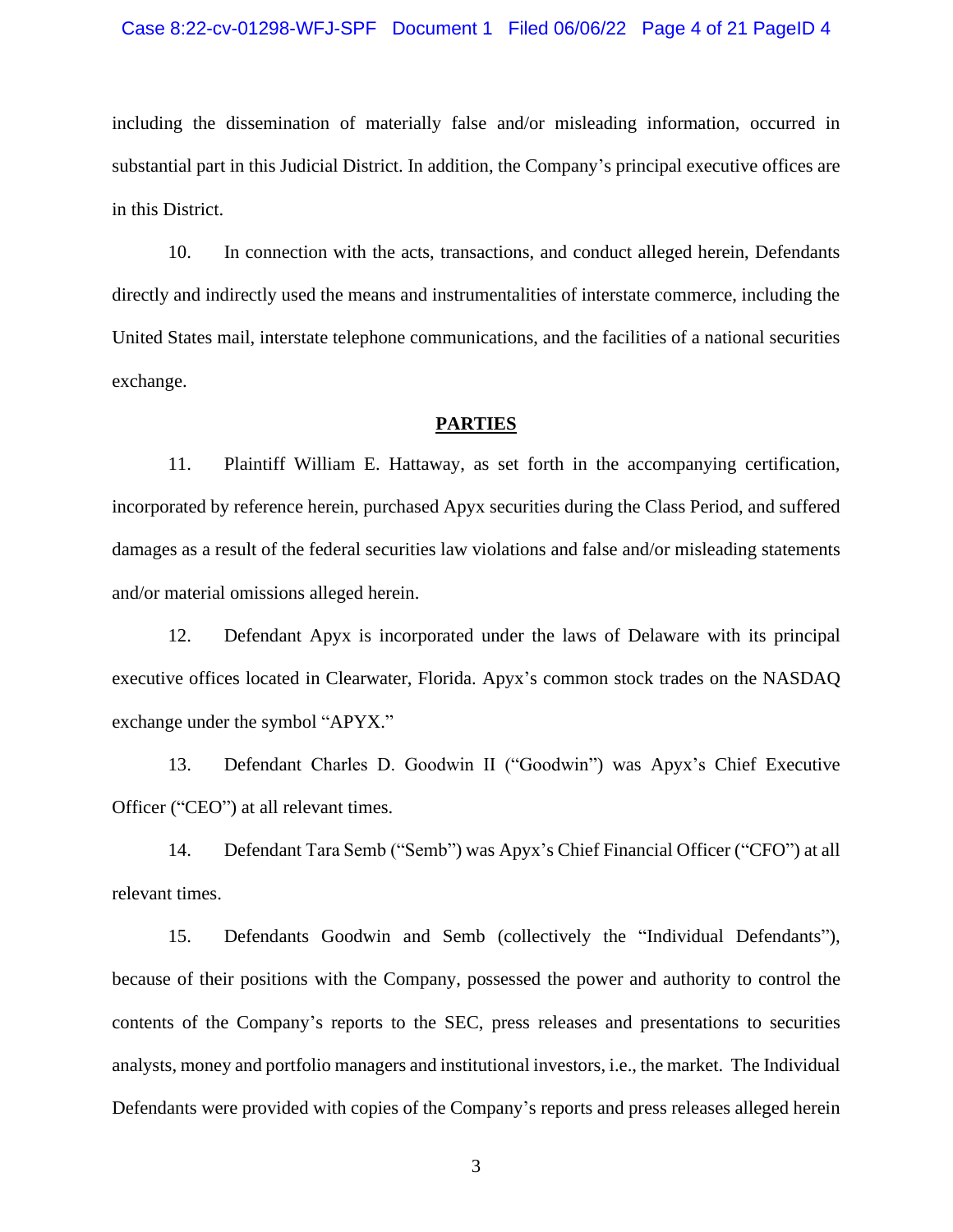to be misleading prior to, or shortly after, their issuance and had the ability and opportunity to prevent their issuance or cause them to be corrected. Because of their positions and access to material non-public information available to them, the Individual Defendants knew that the adverse facts specified herein had not been disclosed to, and were being concealed from, the public, and that the positive representations which were being made were then materially false and/or misleading. The Individual Defendants are liable for the false statements pleaded herein.

## **SUBSTANTIVE ALLEGATIONS**

## **Background**

16. Apyx claims to be an advanced energy technology company with products in the cosmetic and surgical markets. Nearly 80% of its revenue is derived from the Advanced Energy segment, which consists of the Company's helium plasma technology that is marketed and sold as Renuvion (in the cosmetic surgery market) and J-Plasma (in the hospital surgical market).

## **Materially False and Misleading Statements Issued During the Class Period**

17. The Class Period begins on May 12, 2021. On that day, Apyx announced its first quarter 2021 financial results in a press release that stated, in relevant part:<sup>1</sup>

## **First Quarter 2021 Financial Summary:**

- Total revenue of \$8.6 million, up 72.9% year-over-year.
	- o Advanced Energy revenue of \$7.7 million, up 92.2% year-overyear.
	- o OEM revenue of \$1.0 million, down 3.3% year-over-year.
- Net loss of \$4.9 million, compared to net loss of \$2.0 million for the first quarter of 2020. Net loss in the first quarter of 2020 included an income tax benefit of \$4.9 million.

<sup>&</sup>lt;sup>1</sup> Unless otherwise stated, all emphasis in bold and italics hereinafter is added.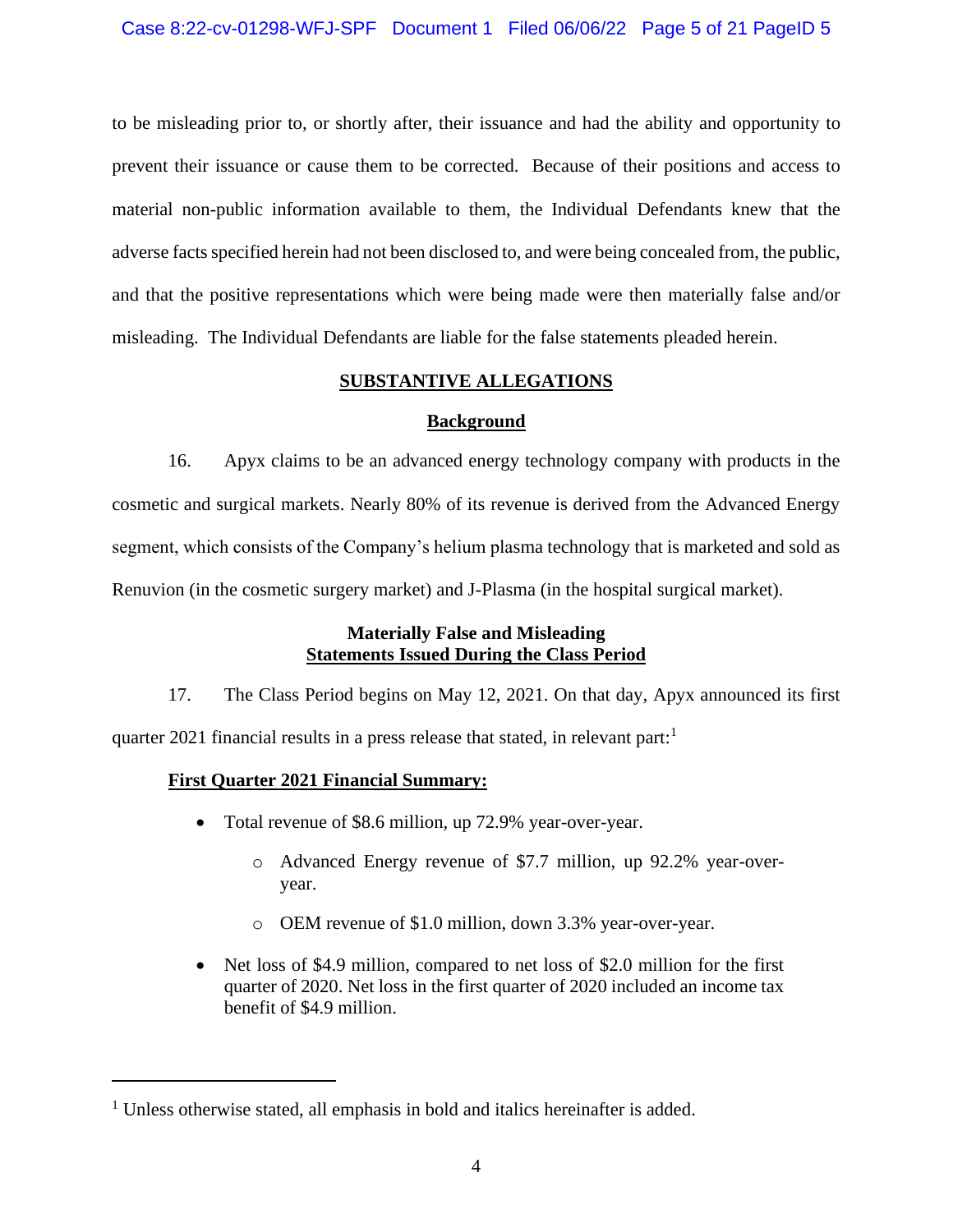18. The same day, the Company filed its quarterly report on Form 10-Q for the period

ended March 31, 2021, affirming the previously reported financial results. It also incorporated by

reference the risk factors stated in Apyx's fiscal 2020 annual report (the "2020 10-K"). In relevant

part, the 2020 10-K stated:

*We are subject to costly and complex laws and governmental regulations and any adverse regulatory action may materially adversely affect our financial condition and business operations.*

\* \* \*

If the FDA were to conclude that we are not in compliance with applicable laws or regulations, or that any of our medical products are ineffective or pose an unreasonable health risk, they could ban such medical products, seize adulterated or misbranded medical products, order a recall, repair, replacement, correction, or refund of such products, refuse to grant pending pre-market approval applications, refuse to issue export certificates for foreign governments, or require us to notify health professionals and others that the devices present unreasonable risks of substantial harm to the public health.

In addition, the FDA has taken the position that device manufacturers are prohibited from promoting their products other than for the uses and indications set forth in the cleared product labeling. Any failure to comply could subject us to significant civil or criminal exposure, administrative obligations and costs, other potential penalties from, and/or agreements with, the federal government. Governmental regulations worldwide have, and may continue to become, increasingly stringent and customary.

19. On August 12, 2021, Apyx announced its second quarter 2021 financial results in

a press release that stated, in relevant part:

## **Second Quarter 2021 Financial Summary:**

- Total revenue of \$11.2 million, up 161% year-over-year.
	- o Advanced Energy revenue of \$10.0 million, up 248% year-overyear.
	- o OEM revenue of \$1.2 million, down 13% year-over-year.
- Net loss attributable to stockholders of \$4.0 million, compared to net loss of \$4.7 million for the second quarter of 2020. Net loss in the second quarter of 2020 included an income tax benefit of \$1.5 million.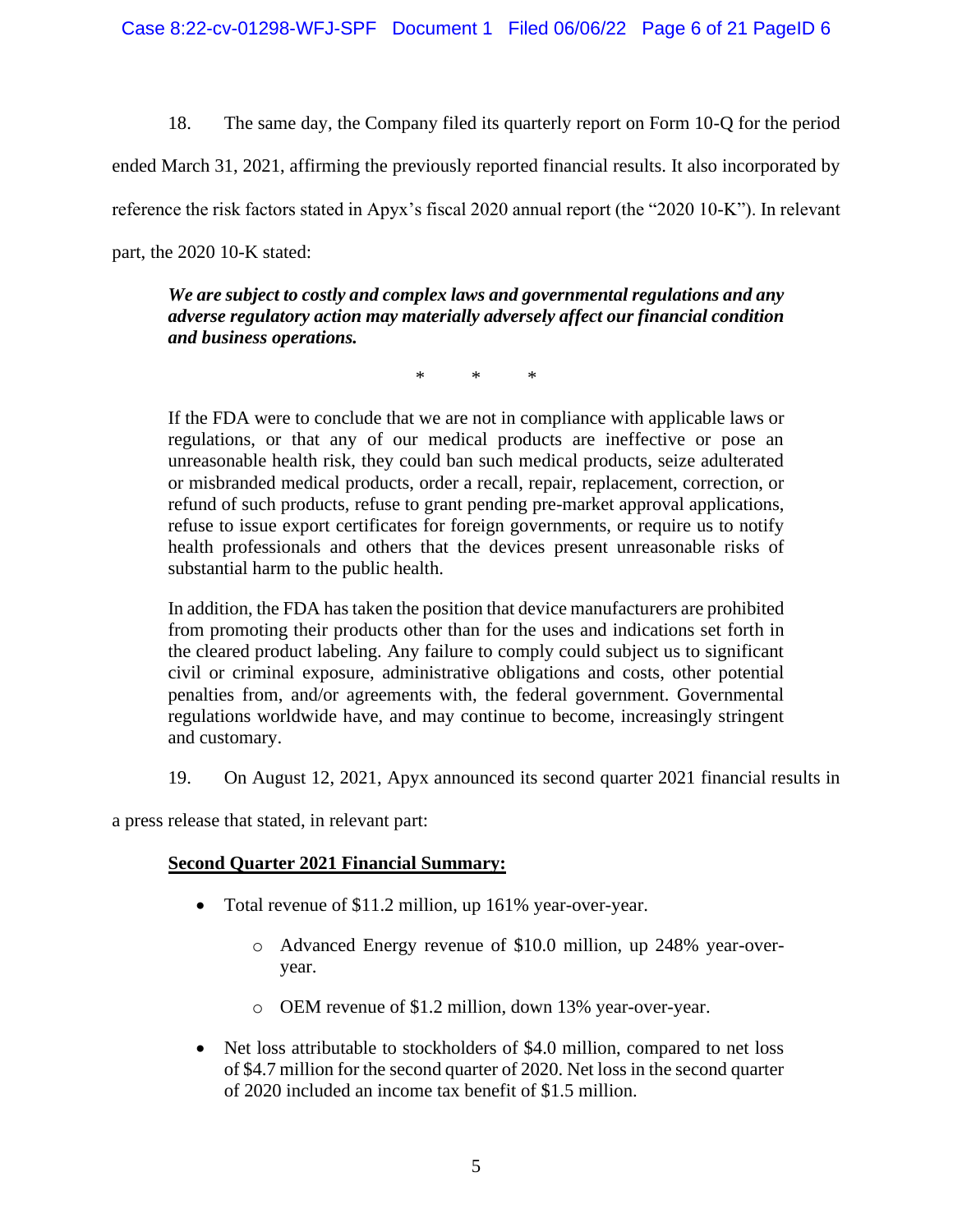- Adjusted EBITDA loss of \$2.4 million, compared to adjusted EBITDA loss of \$4.9 million for the second quarter of 2020.
- 20. The same day, the Company filed its quarterly report on Form 10-Q for the period

ended June 30, 2021, affirming the previously reported financial results. It also incorporated by reference the risk factors stated in Apyx's 2020 10-K, including the one previously identified herein.

21. On November 11, 2021, Apyx announced its third quarter 2021 financial results in

a press release that stated, in relevant part:

# **Third Quarter 2021 Financial Summary:**

- Total revenue of \$11.8 million, up 70% year-over-year.
	- o Advanced Energy revenue of \$10.3 million, up 88% year-over-year.
	- o OEM revenue of \$1.5 million, up 3% year-over-year.
- Net loss attributable to stockholders of \$4.2 million, compared to net loss attributable to stockholders of \$3.7 million for the third quarter of 2020. Net loss attributable to stockholders in the third quarter of 2020 included an income tax benefit of \$0.7 million.
- Adjusted EBITDA loss of \$2.7 million, compared to adjusted EBITDA loss of \$3.1 million for the third quarter of 2020.

\* \* \*

# **Full Year 2021 Financial Outlook:**

The Company is updating financial guidance for the year ending December 31, 2021 to:

- Total revenue in the range of \$44.0 million to \$45.0 million, representing growth of 59% to 62% year-over-year, compared to total revenue of \$27.7 million for the year ended December 31, 2020. The Company's prior guidance range for total revenue was \$40.6 million to \$42.6 million, representing growth of 46% to 54% year-over-year.
	- o Total revenue guidance assumes:
		- Advanced Energy revenue in the range of approximately \$39.0 million to \$40.0 million, representing growth of 76%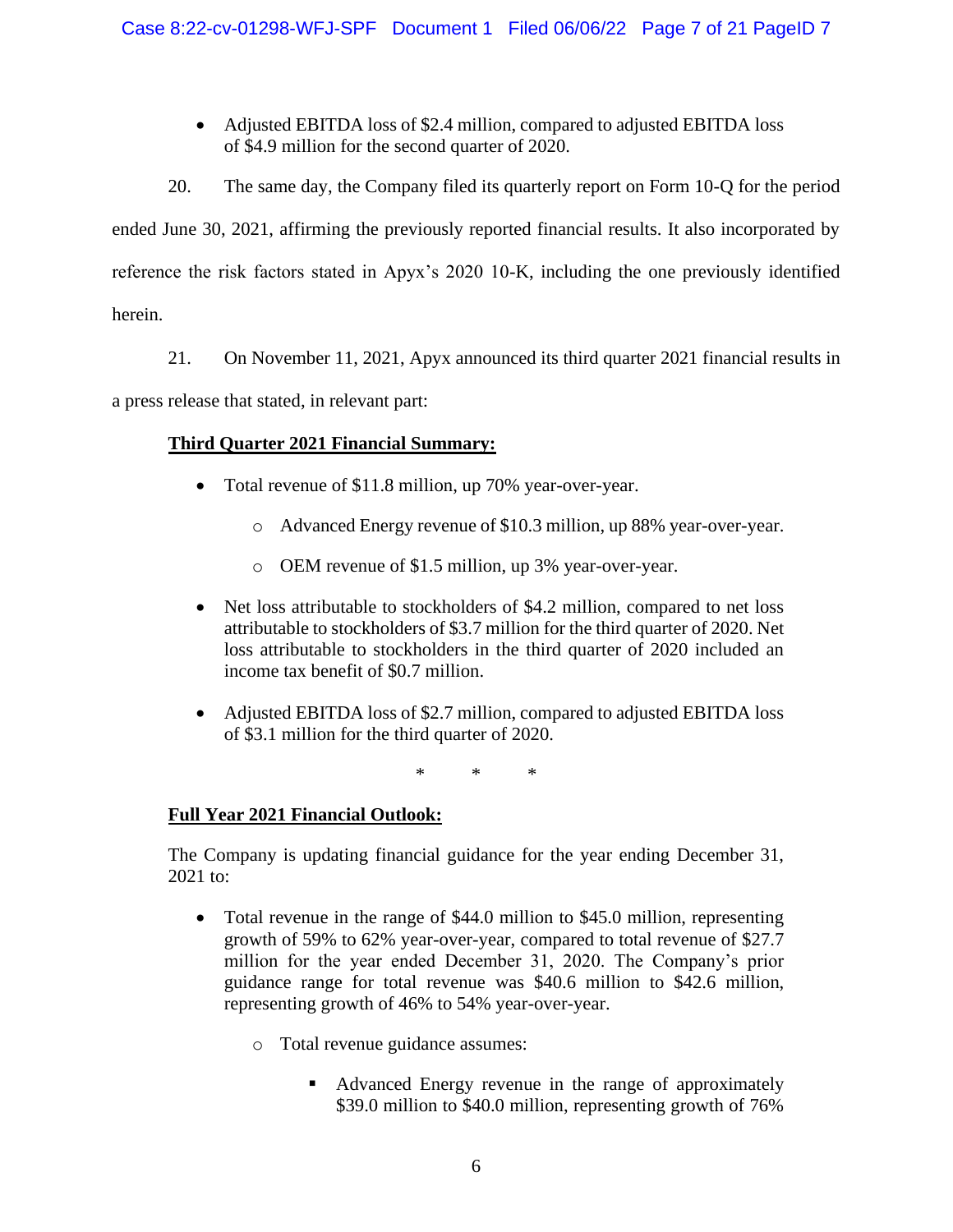to 80% year-over-year, compared to Advanced Energy revenue of \$22.2 million for the year ended December 31, 2020. The Company's prior guidance range for Advanced Energy revenue was \$36.0 million to \$38.0 million, representing growth of 62% to 71% year-over-year.

• The Advanced Energy revenue range assumes that U.S. growth is only driven by contributions from Renuvion® sales related to its use as a sub-dermal coagulator following liposuction procedures and that international growth is driven primarily by demand in existing international markets.

22. The same day, the Company filed its quarterly report on Form 10-Q for the period

ended September 30, 2021, affirming the previously reported financial results. It also incorporated

by reference the risk factors stated in Apyx's 2020 10-K, including the one previously identified

herein.

23. On January 10, 2022, Apyx announced its preliminary fourth quarter and full year

2021 financial results in a press release that stated, in relevant part:

# **Preliminary Fourth Quarter 2021 Revenue Summary:**

- Total revenue in a range of \$16.3 to \$16.8 million, representing growth of 42% to 46% year-over-year.
	- o Advanced Energy revenue in a range of \$14.7 to \$15.0 million, representing growth of 49% to 52% year-over-year
	- o OEM revenue in a range of \$1.5 to \$1.7 million, representing a decline of 2% year-over-year to growth of 10% year-over-year

## **Preliminary Full Year 2021 Revenue Summary:**

- Total revenue in a range of \$48.0 to \$48.5 million, representing growth of 73% to 75% year-over-year.
	- o Advanced Energy revenue in a range of \$42.7 to \$43.0 million, representing growth of approximately 92% of 93% year-over-year.
	- o OEM revenue in a range of \$5.3 to \$5.5 million, representing a decline of 4% to 0% year-over-year.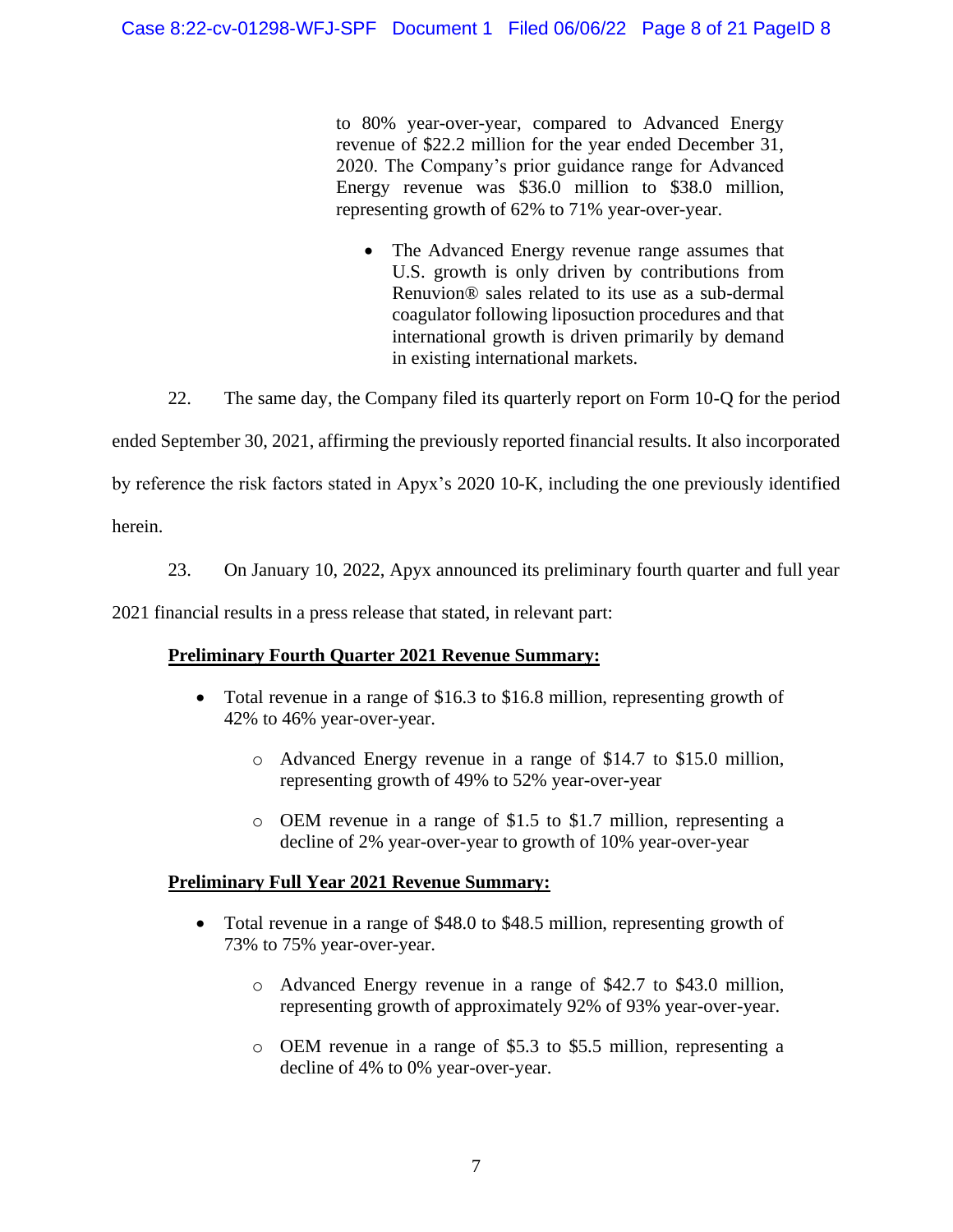24. The above statements identified in ¶¶ 17-23 were materially false and/or misleading, and failed to disclose material adverse facts about the Company's business, operations, and prospects. Specifically, Defendants failed to disclose to investors: (1) that a significant number of Apyx's Advanced Energy products were used for off-label indications; (2) that such off-label uses led to an increase in the number of medical device reports filed by Apyx reporting serious adverse events; (3) that, as a result, the Company was reasonably likely to incur regulatory scrutiny; (4) that, as a result of the foregoing, the Company's financial results would be adversely impacted; and (5) that, as a result of the foregoing, Defendants' positive statements about the Company's business, operations, and prospects were materially misleading and/or lacked a reasonable basis.

### **Disclosures at the End of the Class Period**

25. On March 14, 2022, Apyx disclosed that the FDA would be posting a Medical Device Safety Communication ("MDSC") related to the Company's Advanced Energy Products. The Company further disclosed that "[b]ased on our initial interactions with the FDA, we believe the Agency's MDSC will pertain to the use of our Advanced Energy products outside of their FDA-cleared indication for general use in cutting, coagulation, and ablation of soft tissue during open and laparoscopic surgical procedures." In the press release, Defendant Goodwin conceded that the Company is "aware that some of [its] products are being used by physicians for dermal resurfacing procedures, for which [its] products do not have a cleared indication . . . ."

26. On this news, the Company's stock fell \$4.02, or 40.6%, to close at \$5.88 per share on March 14, 2022, on unusually heavy trading volume.

#### **Post-Class Period Events**

27. On March 17, 2022, Apyx held a conference call in connection with its fourth quarter and full year 2021 financial results. During the call, Defendant Goodwin posited that the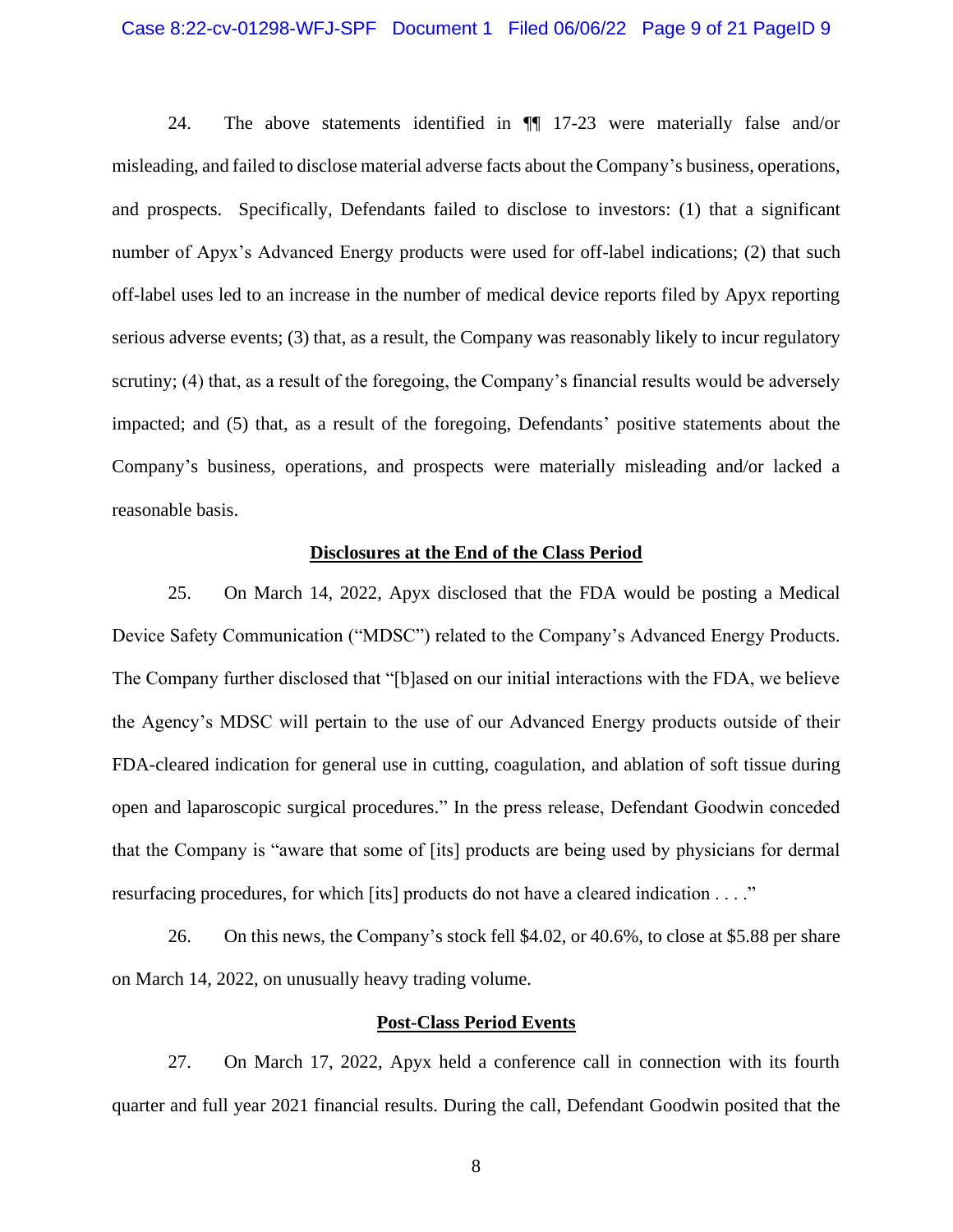#### Case 8:22-cv-01298-WFJ-SPF Document 1 Filed 06/06/22 Page 10 of 21 PageID 10

MDSC was "due in part to the increase in absolute number of MDRs [i.e., medical device reports] reported for our Advanced Energy products in 2021 compared to 2020." Moreover, "14 of these 32 MDRs [in 2021] were performed by physicians that had not yet been trained by [Apyx's] global clinical team of skilled nursing staff."

28. On May 12, 2022, Apyx held a conference call in connection with its first quarter 2022 financial results. During the call, Defendant Goodwin stated that, following a meeting with FDA's post-market team, Apyx "received feedback from the FDA with requested revisions, including changes to certain messaging on our website, labeling, and training materials."

#### **CLASS ACTION ALLEGATIONS**

29. Plaintiff brings this action as a class action pursuant to Federal Rule of Civil Procedure 23(a) and (b)(3) on behalf of a class, consisting of all persons and entities that purchased or otherwise acquired Apyx securities between May 12, 2021 and March 11, 2022, inclusive, and who were damaged thereby (the "Class"). Excluded from the Class are Defendants, the officers and directors of the Company, at all relevant times, members of their immediate families and their legal representatives, heirs, successors, or assigns, and any entity in which Defendants have or had a controlling interest.

30. The members of the Class are so numerous that joinder of all members is impracticable. Throughout the Class Period, Apyx's shares actively traded on the NASDAQ. While the exact number of Class members is unknown to Plaintiff at this time and can only be ascertained through appropriate discovery, Plaintiff believes that there are at least hundreds or thousands of members in the proposed Class. Millions of Apyx shares were traded publicly during the Class Period on the NASDAQ. Record owners and other members of the Class may be identified from records maintained by Apyx or its transfer agent and may be notified of the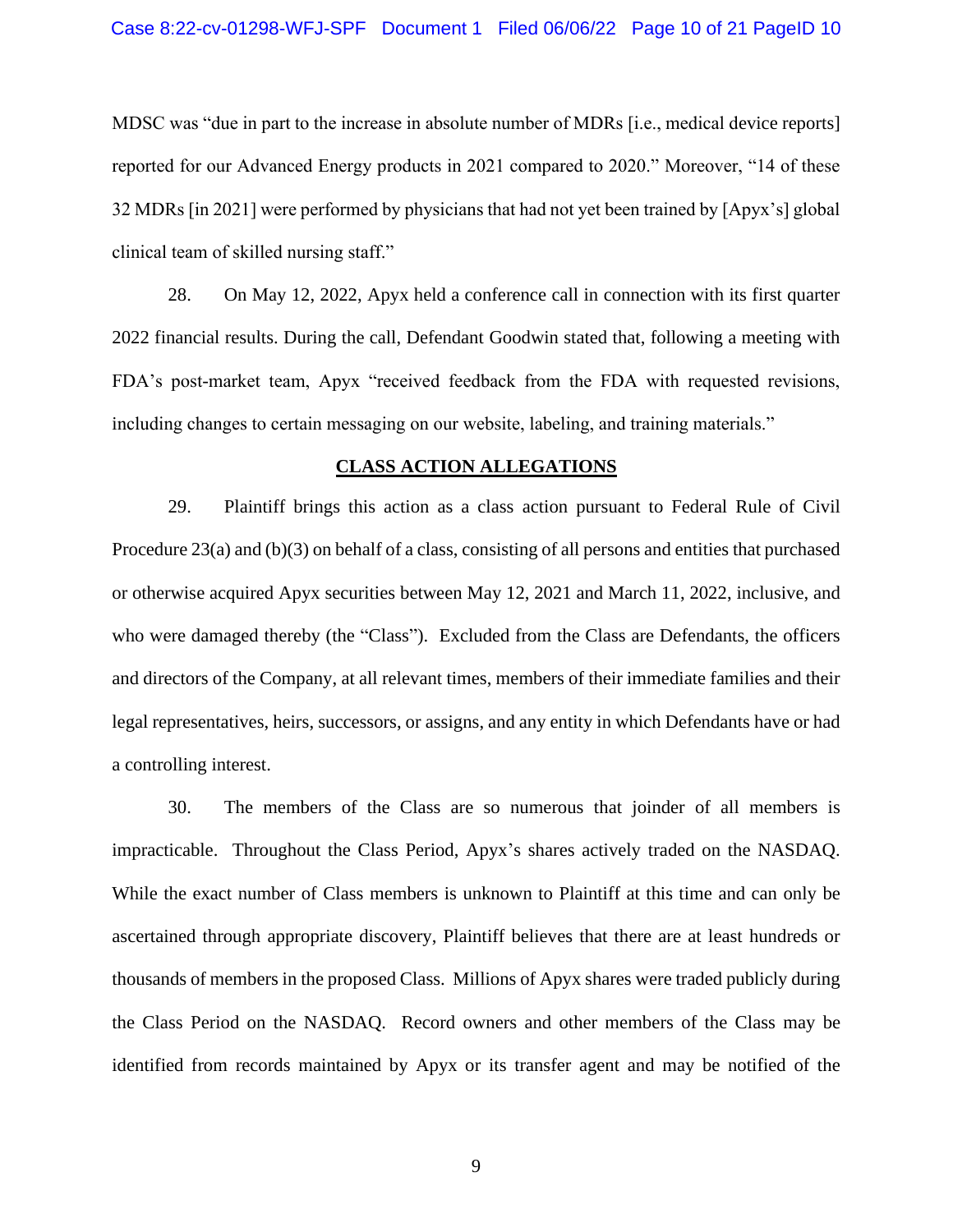#### Case 8:22-cv-01298-WFJ-SPF Document 1 Filed 06/06/22 Page 11 of 21 PageID 11

pendency of this action by mail, using the form of notice similar to that customarily used in securities class actions.

31. Plaintiff's claims are typical of the claims of the members of the Class as all members of the Class are similarly affected by Defendants' wrongful conduct in violation of federal law that is complained of herein.

32. Plaintiff will fairly and adequately protect the interests of the members of the Class and has retained counsel competent and experienced in class and securities litigation.

33. Common questions of law and fact exist as to all members of the Class and predominate over any questions solely affecting individual members of the Class. Among the questions of law and fact common to the Class are:

(a) whether the federal securities laws were violated by Defendants' acts as alleged herein;

(b) whether statements made by Defendants to the investing public during the Class Period omitted and/or misrepresented material facts about the business, operations, and prospects of Apyx; and

(c) to what extent the members of the Class have sustained damages and the proper measure of damages.

34. A class action is superior to all other available methods for the fair and efficient adjudication of this controversy since joinder of all members is impracticable. Furthermore, as the damages suffered by individual Class members may be relatively small, the expense and burden of individual litigation makes it impossible for members of the Class to individually redress the wrongs done to them. There will be no difficulty in the management of this action as a class action.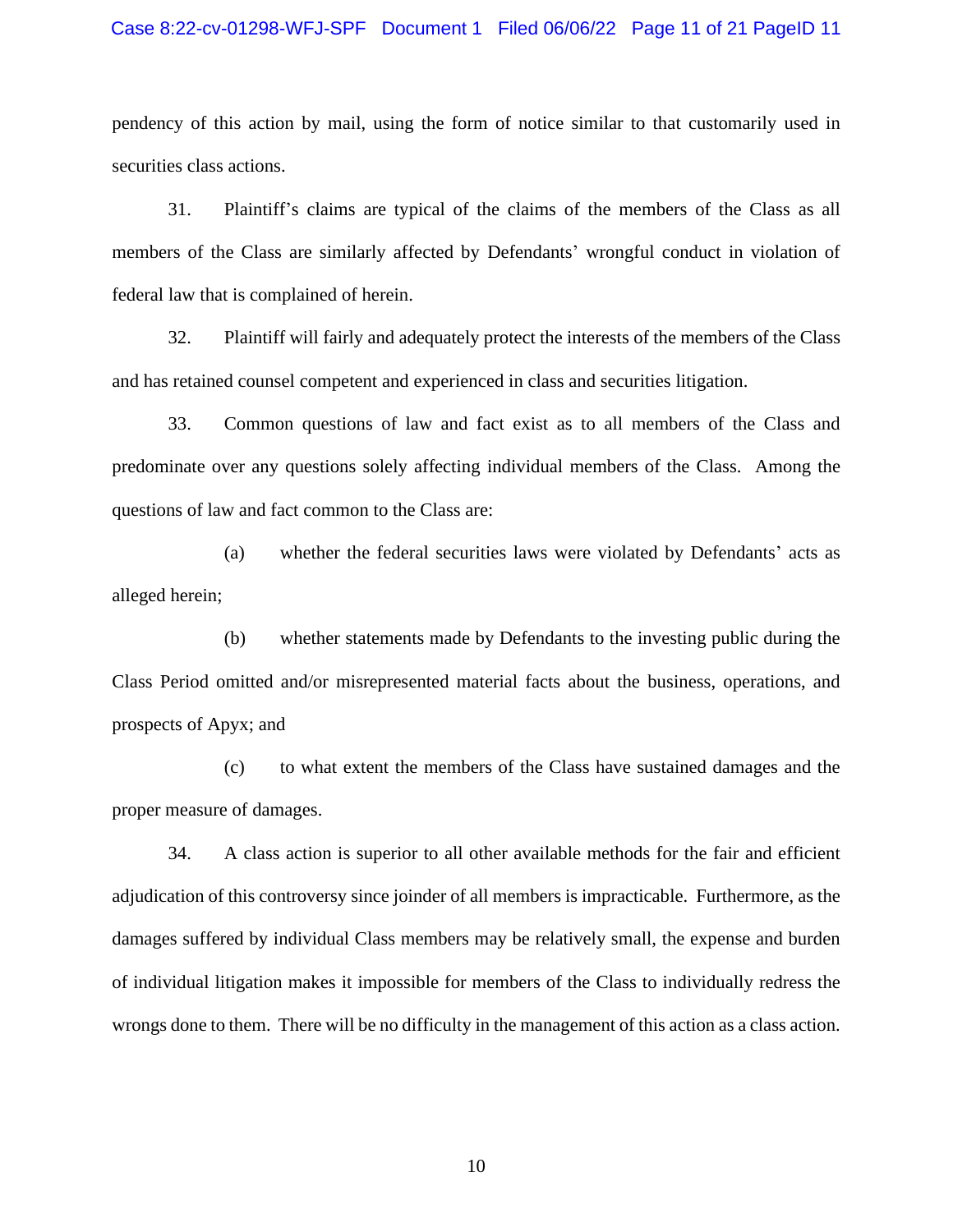#### **UNDISCLOSED ADVERSE FACTS**

35. The market for Apyx's securities was open, well-developed and efficient at all relevant times. As a result of these materially false and/or misleading statements, and/or failures to disclose, Apyx's securities traded at artificially inflated prices during the Class Period. Plaintiff and other members of the Class purchased or otherwise acquired Apyx's securities relying upon the integrity of the market price of the Company's securities and market information relating to Apyx, and have been damaged thereby.

36. During the Class Period, Defendants materially misled the investing public, thereby inflating the price of Apyx's securities, by publicly issuing false and/or misleading statements and/or omitting to disclose material facts necessary to make Defendants' statements, as set forth herein, not false and/or misleading. The statements and omissions were materially false and/or misleading because they failed to disclose material adverse information and/or misrepresented the truth about Apyx's business, operations, and prospects as alleged herein.

37. At all relevant times, the material misrepresentations and omissions particularized in this Complaint directly or proximately caused or were a substantial contributing cause of the damages sustained by Plaintiff and other members of the Class. As described herein, during the Class Period, Defendants made or caused to be made a series of materially false and/or misleading statements about Apyx's financial well-being and prospects. These material misstatements and/or omissions had the cause and effect of creating in the market an unrealistically positive assessment of the Company and its financial well-being and prospects, thus causing the Company's securities to be overvalued and artificially inflated at all relevant times. Defendants' materially false and/or misleading statements during the Class Period resulted in Plaintiff and other members of the Class purchasing the Company's securities at artificially inflated prices, thus causing the damages complained of herein when the truth was revealed.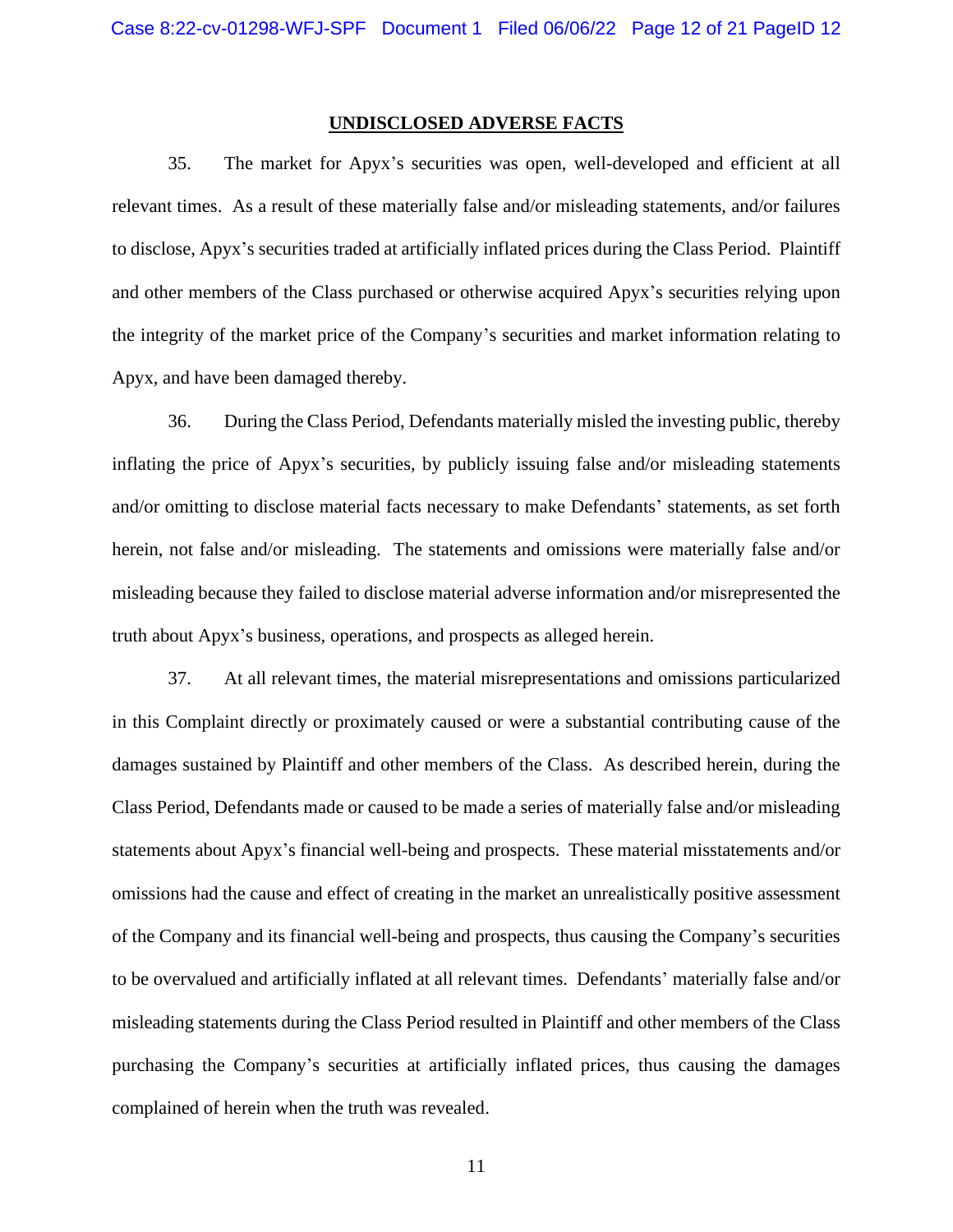#### **LOSS CAUSATION**

38. Defendants' wrongful conduct, as alleged herein, directly and proximately caused the economic loss suffered by Plaintiff and the Class.

39. During the Class Period, Plaintiff and the Class purchased Apyx's securities at artificially inflated prices and were damaged thereby. The price of the Company's securities significantly declined when the misrepresentations made to the market, and/or the information alleged herein to have been concealed from the market, and/or the effects thereof, were revealed, causing investors' losses.

### **SCIENTER ALLEGATIONS**

40. As alleged herein, Defendants acted with scienter since Defendants knew that the public documents and statements issued or disseminated in the name of the Company were materially false and/or misleading; knew that such statements or documents would be issued or disseminated to the investing public; and knowingly and substantially participated or acquiesced in the issuance or dissemination of such statements or documents as primary violations of the federal securities laws. As set forth elsewhere herein in detail, the Individual Defendants, by virtue of their receipt of information reflecting the true facts regarding Apyx, their control over, and/or receipt and/or modification of Apyx's allegedly materially misleading misstatements and/or their associations with the Company which made them privy to confidential proprietary information concerning Apyx, participated in the fraudulent scheme alleged herein.

## **APPLICABILITY OF PRESUMPTION OF RELIANCE (FRAUD-ON-THE-MARKET DOCTRINE)**

41. The market for Apyx's securities was open, well-developed and efficient at all relevant times. As a result of the materially false and/or misleading statements and/or failures to disclose, Apyx's securities traded at artificially inflated prices during the Class Period. On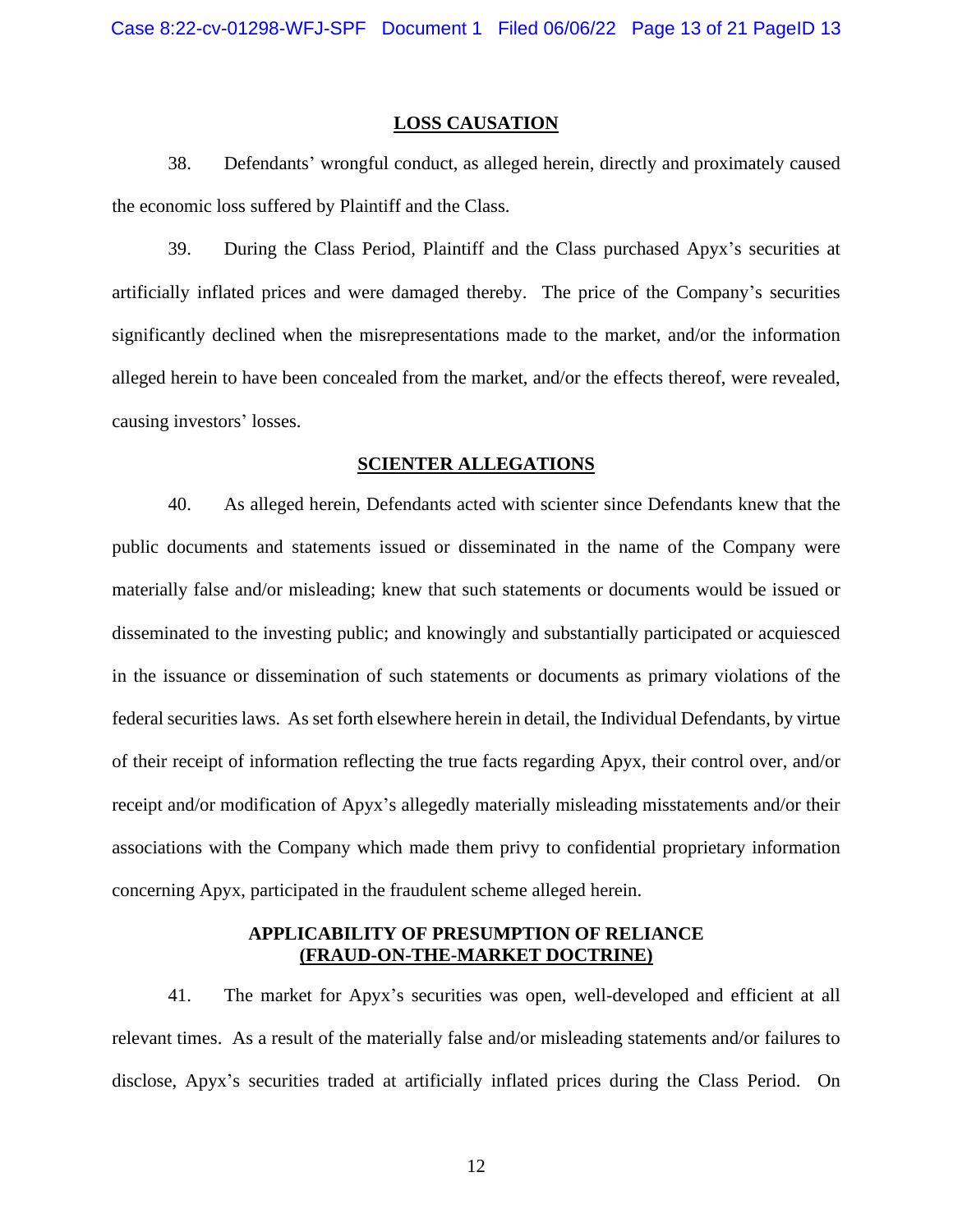November 22, 2021, the Company's share price closed at a Class Period high of \$17.40 per share. Plaintiff and other members of the Class purchased or otherwise acquired the Company's securities relying upon the integrity of the market price of Apyx's securities and market information relating to Apyx, and have been damaged thereby.

42. During the Class Period, the artificial inflation of Apyx's shares was caused by the material misrepresentations and/or omissions particularized in this Complaint causing the damages sustained by Plaintiff and other members of the Class. As described herein, during the Class Period, Defendants made or caused to be made a series of materially false and/or misleading statements about Apyx's business, prospects, and operations. These material misstatements and/or omissions created an unrealistically positive assessment of Apyx and its business, operations, and prospects, thus causing the price of the Company's securities to be artificially inflated at all relevant times, and when disclosed, negatively affected the value of the Company shares. Defendants' materially false and/or misleading statements during the Class Period resulted in Plaintiff and other members of the Class purchasing the Company's securities at such artificially inflated prices, and each of them has been damaged as a result.

43. At all relevant times, the market for Apyx's securities was an efficient market for the following reasons, among others:

(a) Apyx shares met the requirements for listing, and was listed and actively traded on the NASDAQ, a highly efficient and automated market;

(b) As a regulated issuer, Apyx filed periodic public reports with the SEC and/or the NASDAQ;

(c) Apyx regularly communicated with public investors via established market communication mechanisms, including through regular dissemination of press releases on the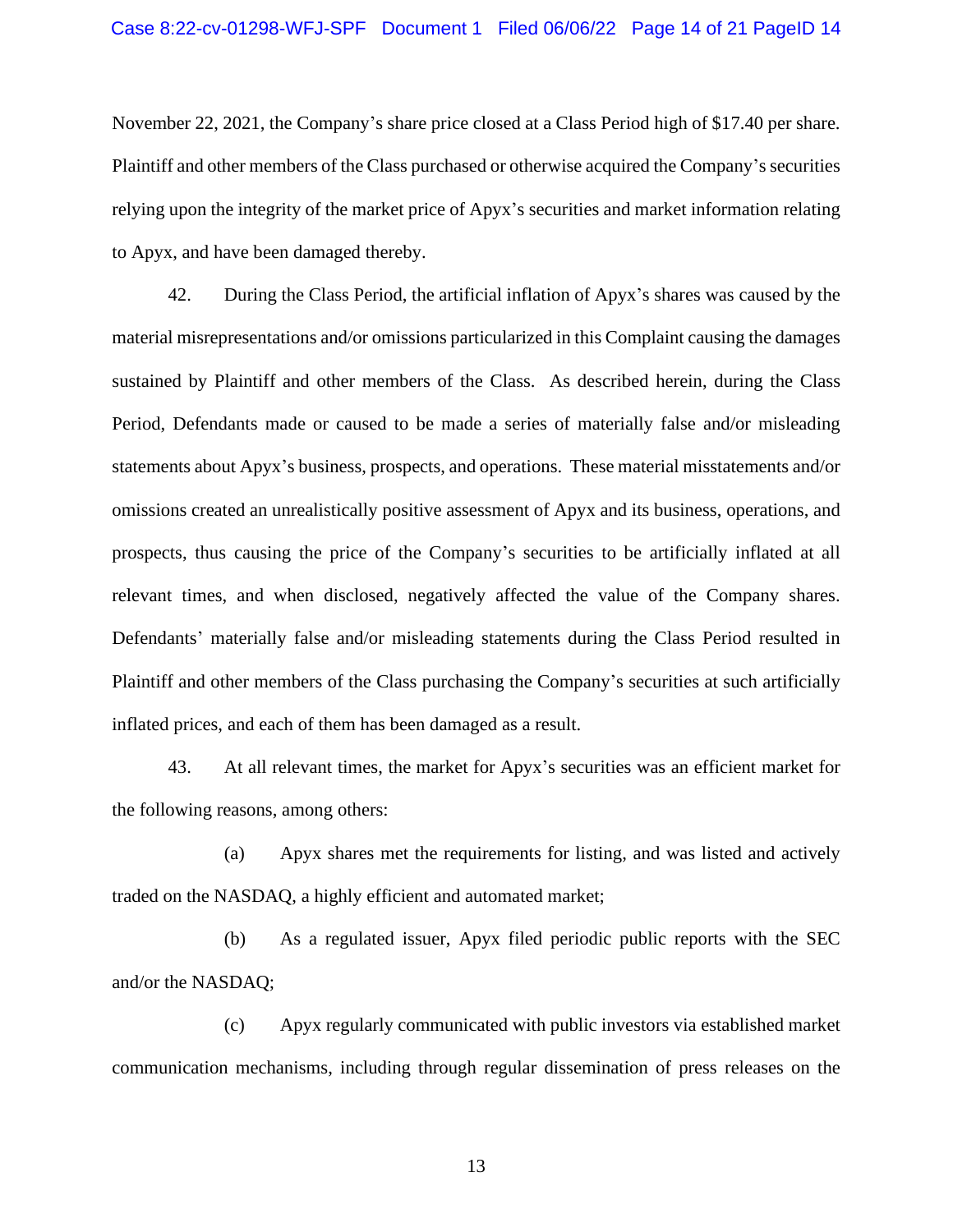national circuits of major newswire services and through other wide-ranging public disclosures, such as communications with the financial press and other similar reporting services; and/or

(d) Apyx wasfollowed by securities analysts employed by brokerage firms who wrote reports about the Company, and these reports were distributed to the sales force and certain customers of their respective brokerage firms. Each of these reports was publicly available and entered the public marketplace.

44. As a result of the foregoing, the market for Apyx's securities promptly digested current information regarding Apyx from all publicly available sources and reflected such information in Apyx's share price. Under these circumstances, all purchasers of Apyx's securities during the Class Period suffered similar injury through their purchase of Apyx's securities at artificially inflated prices and a presumption of reliance applies.

45. A Class-wide presumption of reliance is also appropriate in this action under the Supreme Court's holding in *Affiliated Ute Citizens of Utah v. United States*, 406 U.S. 128 (1972), because the Class's claims are, in large part, grounded on Defendants' material misstatements and/or omissions. Because this action involves Defendants' failure to disclose material adverse information regarding the Company's business operations and financial prospects—information that Defendants were obligated to disclose—positive proof of reliance is not a prerequisite to recovery. All that is necessary is that the facts withheld be material in the sense that a reasonable investor might have considered them important in making investment decisions. Given the importance of the Class Period material misstatements and omissions set forth above, that requirement is satisfied here.

### **NO SAFE HARBOR**

46. The statutory safe harbor provided for forward-looking statements under certain circumstances does not apply to any of the allegedly false statements pleaded in this Complaint.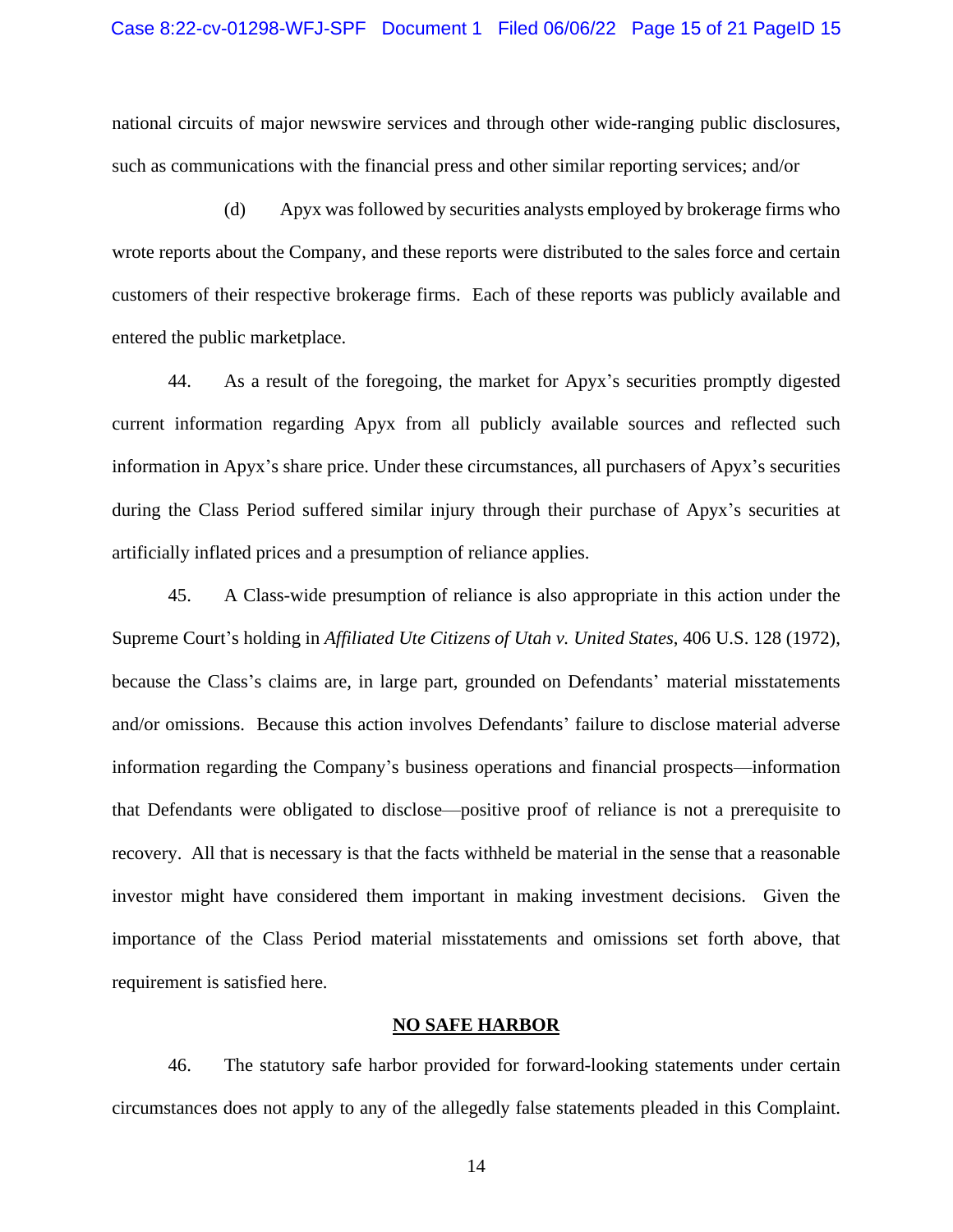The statements alleged to be false and misleading herein all relate to then-existing facts and conditions. In addition, to the extent certain of the statements alleged to be false may be characterized as forward looking, they were not identified as "forward-looking statements" when made and there were no meaningful cautionary statements identifying important factors that could cause actual results to differ materially from those in the purportedly forward-looking statements. In the alternative, to the extent that the statutory safe harbor is determined to apply to any forwardlooking statements pleaded herein, Defendants are liable for those false forward-looking statements because at the time each of those forward-looking statements was made, the speaker had actual knowledge that the forward-looking statement was materially false or misleading, and/or the forward-looking statement was authorized or approved by an executive officer of Apyx who knew that the statement was false when made.

#### **FIRST CLAIM**

## **Violation of Section 10(b) of The Exchange Act and Rule 10b-5 Promulgated Thereunder Against All Defendants**

47. Plaintiff repeats and re-alleges each and every allegation contained above as if fully set forth herein.

48. During the Class Period, Defendants carried out a plan, scheme and course of conduct which was intended to and, throughout the Class Period, did: (i) deceive the investing public, including Plaintiff and other Class members, as alleged herein; and (ii) cause Plaintiff and other members of the Class to purchase Apyx's securities at artificially inflated prices. In furtherance of this unlawful scheme, plan and course of conduct, Defendants, and each defendant, took the actions set forth herein.

49. Defendants (i) employed devices, schemes, and artifices to defraud; (ii) made untrue statements of material fact and/or omitted to state material facts necessary to make the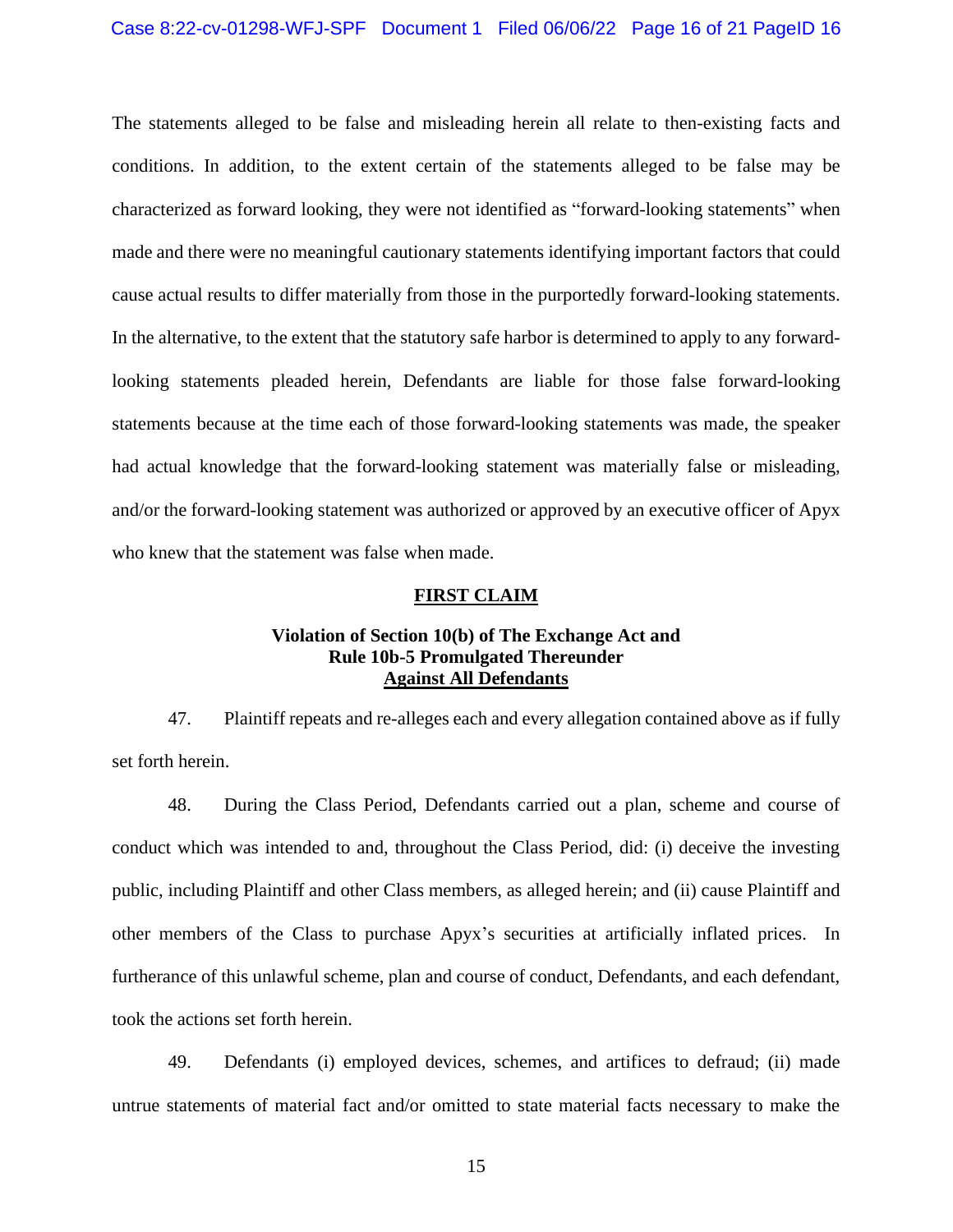#### Case 8:22-cv-01298-WFJ-SPF Document 1 Filed 06/06/22 Page 17 of 21 PageID 17

statements not misleading; and (iii) engaged in acts, practices, and a course of business which operated as a fraud and deceit upon the purchasers of the Company's securities in an effort to maintain artificially high market prices for Apyx's securities in violation of Section 10(b) of the Exchange Act and Rule 10b-5. All Defendants are sued either as primary participants in the wrongful and illegal conduct charged herein or as controlling persons as alleged below.

50. Defendants, individually and in concert, directly and indirectly, by the use, means or instrumentalities of interstate commerce and/or of the mails, engaged and participated in a continuous course of conduct to conceal adverse material information about Apyx's financial wellbeing and prospects, as specified herein.

51. Defendants employed devices, schemes and artifices to defraud, while in possession of material adverse non-public information and engaged in acts, practices, and a course of conduct as alleged herein in an effort to assure investors of Apyx's value and performance and continued substantial growth, which included the making of, or the participation in the making of, untrue statements of material facts and/or omitting to state material facts necessary in order to make the statements made about Apyx and its business operations and future prospects in light of the circumstances under which they were made, not misleading, as set forth more particularly herein, and engaged in transactions, practices and a course of business which operated as a fraud and deceit upon the purchasers of the Company's securities during the Class Period.

52. Each of the Individual Defendants' primary liability and controlling person liability arises from the following facts: (i) the Individual Defendants were high-level executives and/or directors at the Company during the Class Period and members of the Company's management team or had control thereof; (ii) each of these defendants, by virtue of their responsibilities and activities as a senior officer and/or director of the Company, was privy to and participated in the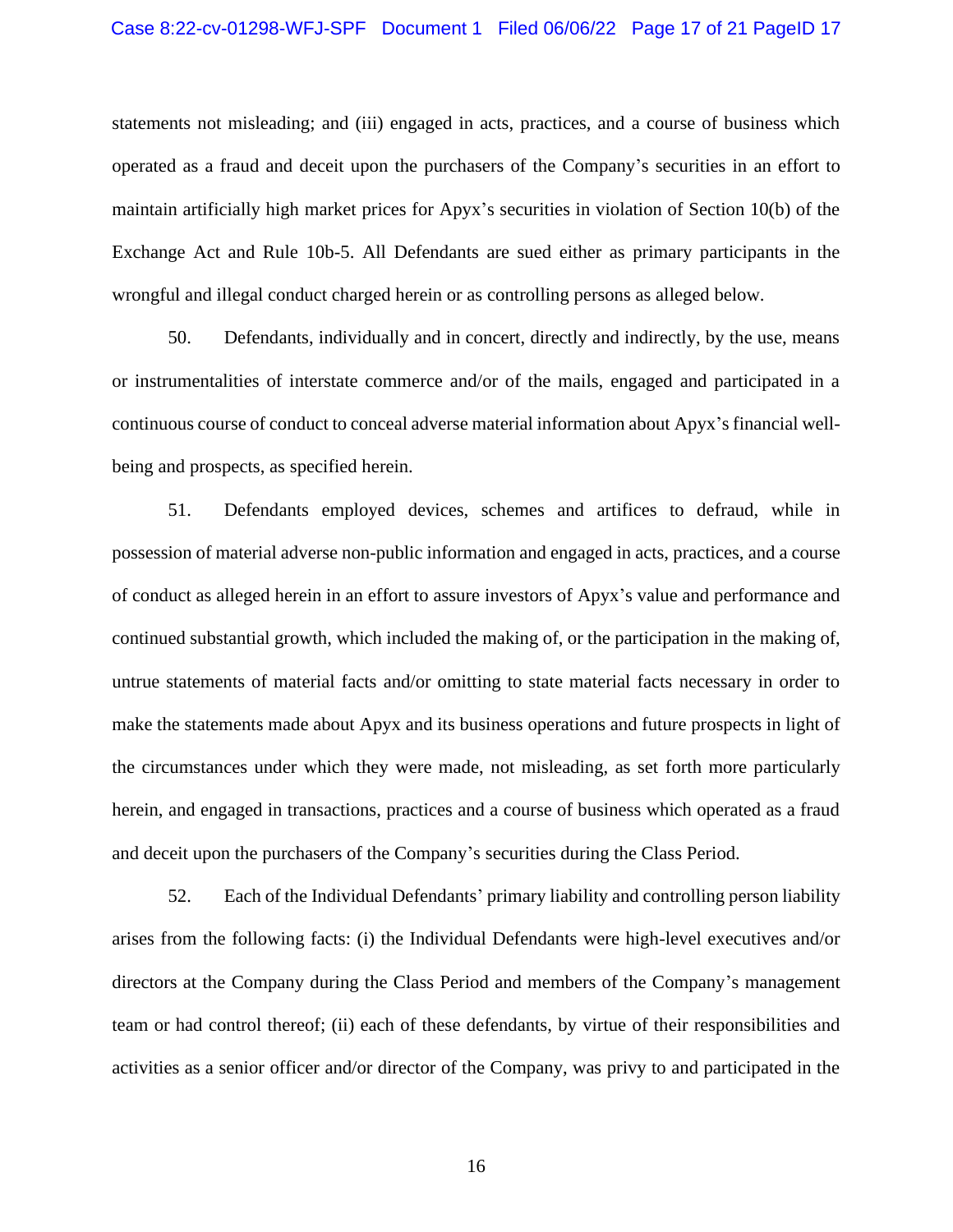creation, development and reporting of the Company's internal budgets, plans, projections and/or reports; (iii) each of these defendants enjoyed significant personal contact and familiarity with the other defendants and was advised of, and had access to, other members of the Company's management team, internal reports and other data and information about the Company's finances, operations, and sales at all relevant times; and (iv) each of these defendants was aware of the Company's dissemination of information to the investing public which they knew and/or recklessly disregarded was materially false and misleading.

53. Defendants had actual knowledge of the misrepresentations and/or omissions of material facts set forth herein, or acted with reckless disregard for the truth in that they failed to ascertain and to disclose such facts, even though such facts were available to them. Such defendants' material misrepresentations and/or omissions were done knowingly or recklessly and for the purpose and effect of concealing Apyx's financial well-being and prospects from the investing public and supporting the artificially inflated price of its securities. As demonstrated by Defendants' overstatements and/or misstatements of the Company's business, operations, financial well-being, and prospects throughout the Class Period, Defendants, if they did not have actual knowledge of the misrepresentations and/or omissions alleged, were reckless in failing to obtain such knowledge by deliberately refraining from taking those steps necessary to discover whether those statements were false or misleading.

54. As a result of the dissemination of the materially false and/or misleading information and/or failure to disclose material facts, as set forth above, the market price of Apyx's securities was artificially inflated during the Class Period. In ignorance of the fact that market prices of the Company's securities were artificially inflated, and relying directly or indirectly on the false and misleading statements made by Defendants, or upon the integrity of the market in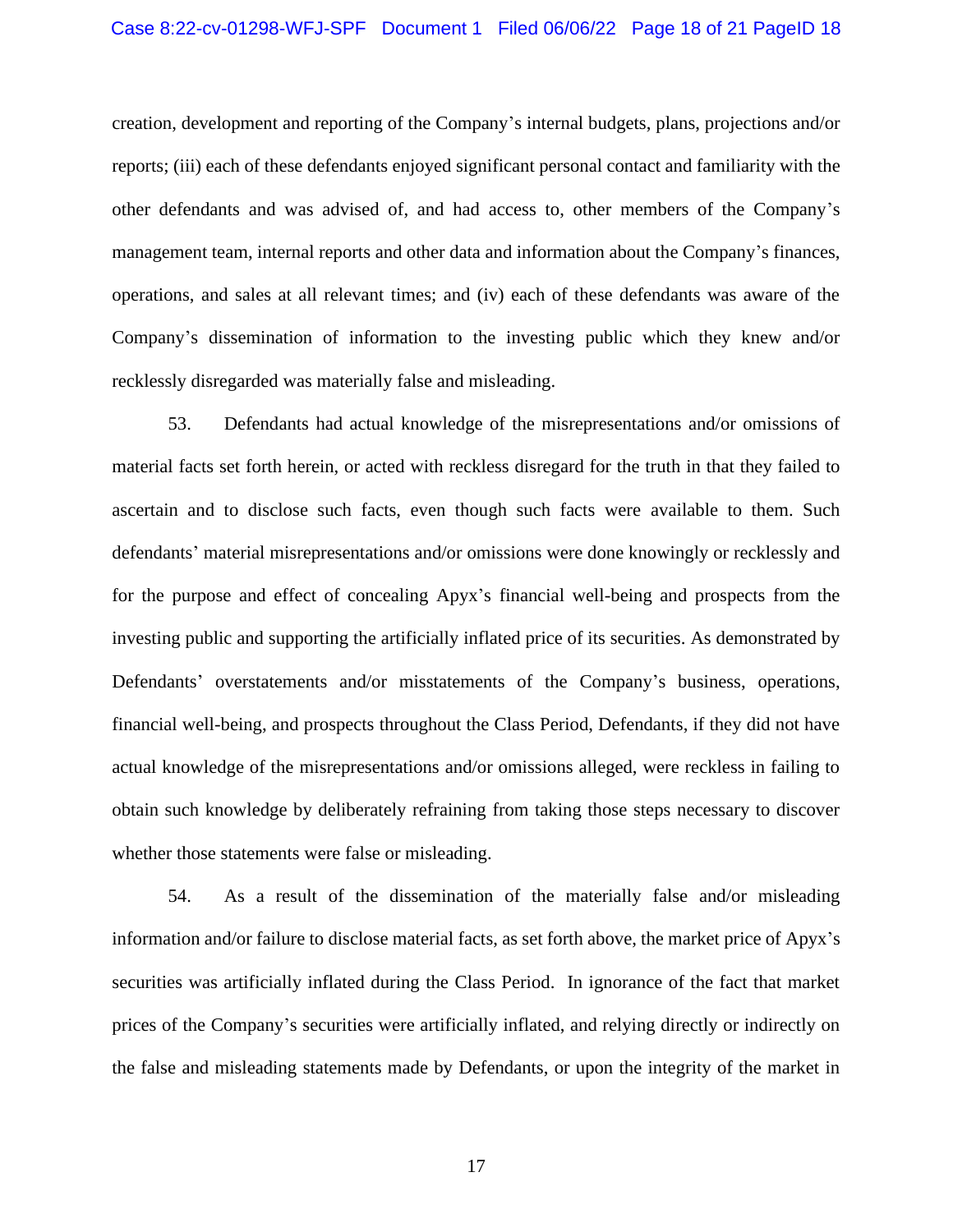#### Case 8:22-cv-01298-WFJ-SPF Document 1 Filed 06/06/22 Page 19 of 21 PageID 19

which the securities trades, and/or in the absence of material adverse information that was known to or recklessly disregarded by Defendants, but not disclosed in public statements by Defendants during the Class Period, Plaintiff and the other members of the Class acquired Apyx's securities during the Class Period at artificially high prices and were damaged thereby.

55. At the time of said misrepresentations and/or omissions, Plaintiff and other members of the Class were ignorant of their falsity, and believed them to be true. Had Plaintiff and the other members of the Class and the marketplace known the truth regarding the problems that Apyx was experiencing, which were not disclosed by Defendants, Plaintiff and other members of the Class would not have purchased or otherwise acquired their Apyx securities, or, if they had acquired such securities during the Class Period, they would not have done so at the artificially inflated prices which they paid.

56. By virtue of the foregoing, Defendants violated Section 10(b) of the Exchange Act and Rule 10b-5 promulgated thereunder.

57. As a direct and proximate result of Defendants' wrongful conduct, Plaintiff and the other members of the Class suffered damages in connection with their respective purchases and sales of the Company's securities during the Class Period.

#### **SECOND CLAIM**

## **Violation of Section 20(a) of The Exchange Act Against the Individual Defendants**

58. Plaintiff repeats and re-alleges each and every allegation contained above as if fully set forth herein.

59. Individual Defendants acted as controlling persons of Apyx within the meaning of Section 20(a) of the Exchange Act as alleged herein. By virtue of their high-level positions and their ownership and contractual rights, participation in, and/or awareness of the Company's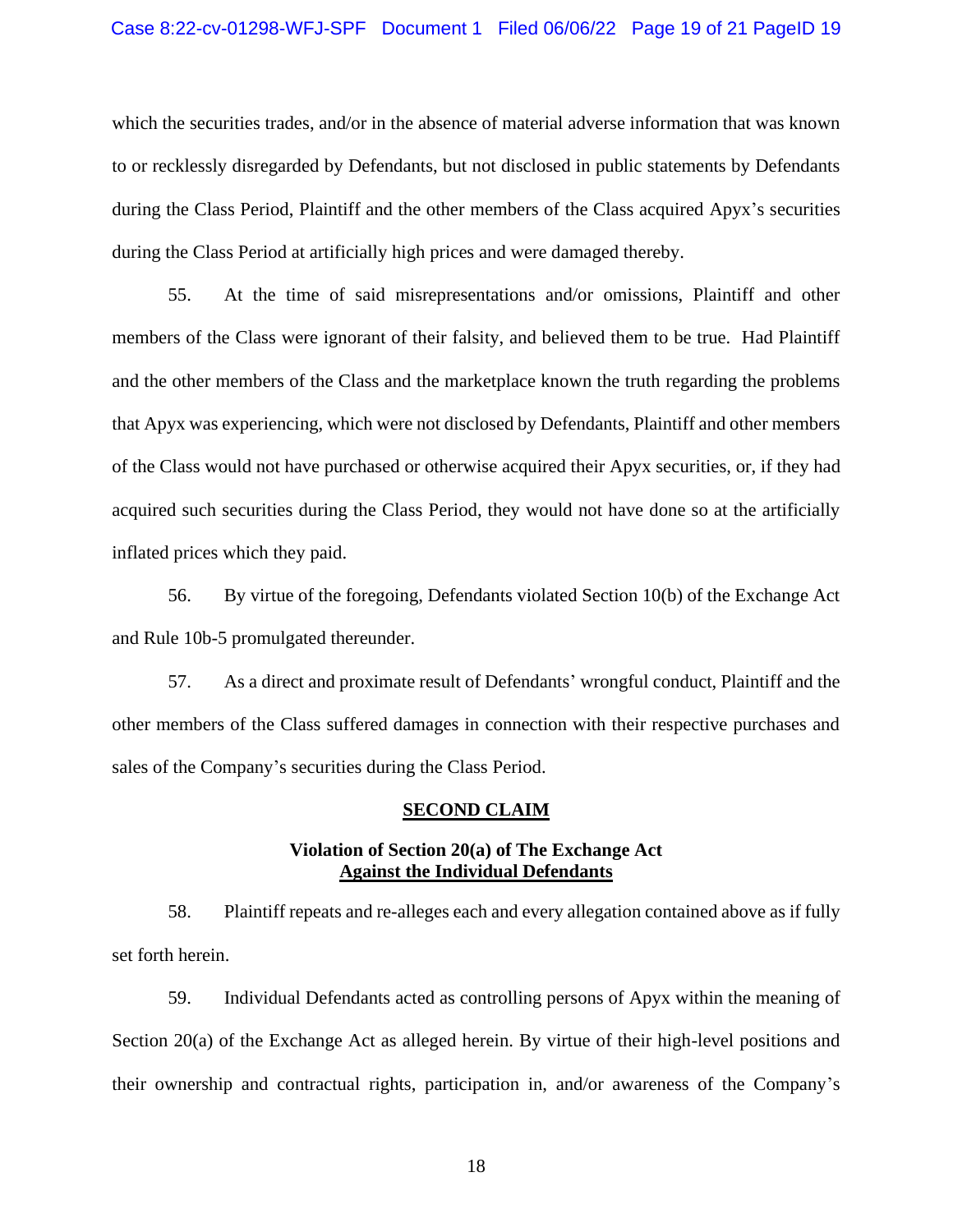#### Case 8:22-cv-01298-WFJ-SPF Document 1 Filed 06/06/22 Page 20 of 21 PageID 20

operations and intimate knowledge of the false financial statements filed by the Company with the SEC and disseminated to the investing public, Individual Defendants had the power to influence and control and did influence and control, directly or indirectly, the decision-making of the Company, including the content and dissemination of the various statements which Plaintiff contends are false and misleading. Individual Defendants were provided with or had unlimited access to copies of the Company's reports, press releases, public filings, and other statements alleged by Plaintiff to be misleading prior to and/or shortly after these statements were issued and had the ability to prevent the issuance of the statements or cause the statements to be corrected.

60. In particular, Individual Defendants had direct and supervisory involvement in the day-to-day operations of the Company and, therefore, had the power to control or influence the particular transactions giving rise to the securities violations as alleged herein, and exercised the same.

61. As set forth above, Apyx and Individual Defendants each violated Section 10(b) and Rule 10b-5 by their acts and omissions as alleged in this Complaint. By virtue of their position as controlling persons, Individual Defendants are liable pursuant to Section 20(a) of the Exchange Act. As a direct and proximate result of Defendants' wrongful conduct, Plaintiff and other members of the Class suffered damages in connection with their purchases of the Company's securities during the Class Period.

#### **PRAYER FOR RELIEF**

WHEREFORE, Plaintiff prays for relief and judgment, as follows:

(a) Determining that this action is a proper class action under Rule 23 of the Federal Rules of Civil Procedure;